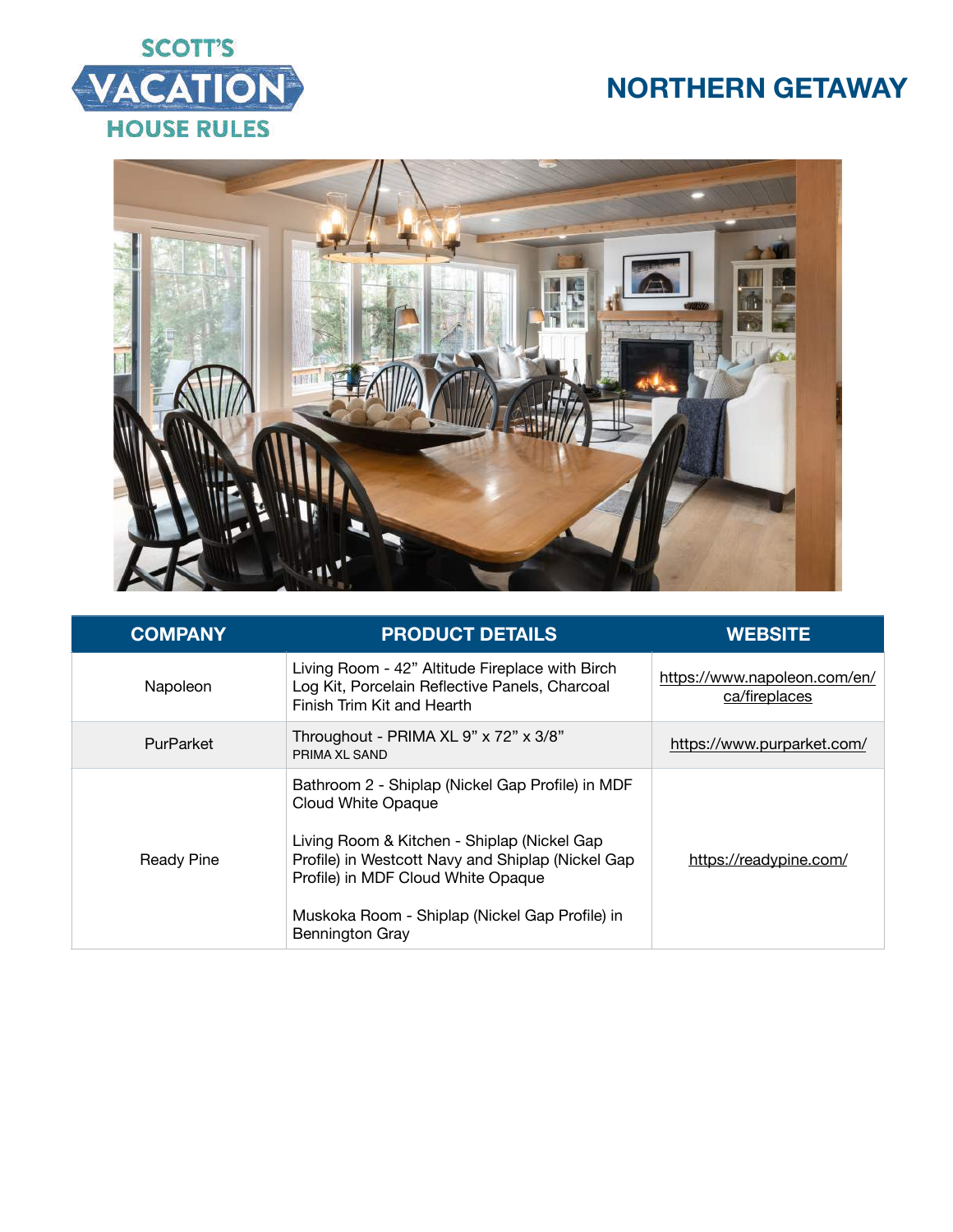



| <b>COMPANY</b>                  |                                                                                                                                            | <b>PRODUCT DETAILS</b>                                                                                                                               | <b>WEBSITE</b>                                               |
|---------------------------------|--------------------------------------------------------------------------------------------------------------------------------------------|------------------------------------------------------------------------------------------------------------------------------------------------------|--------------------------------------------------------------|
| ciot                            | #HARSA040403K<br>Bathroom 2 - 12" x 24" X-ROCK Outdoor<br>Black Porcelain, #ARVPR0103P and 3" x 6"<br>Evolution Blanco Matte, #EQUE030601M | Bathroom 1 - Sahn Taupe Matt 4" x 4" Artisan Tile,<br>Nero(Black), #IMOXR122404PB, 3/4" Penny Round<br>Kitchen - Mudmosaic Gravel Salt Mix, #MUDM1GS | https://ciot.com/<br>mississauga en                          |
| <b>Schluter Systems</b>         |                                                                                                                                            | Bathroom - Complete Kerdi Waterproofing System                                                                                                       | https://www.schluter.ca/<br>schluter-ca/en CA/               |
| Scott McGillivray<br>Collection | Bathroom 1 - Scott McGillivray Collection 36"                                                                                              | Lakeshore Vanity with Cultured Marble Top - Grey                                                                                                     | https://www.homehardware.ca/<br>en/scott-mcgillivray/c/14114 |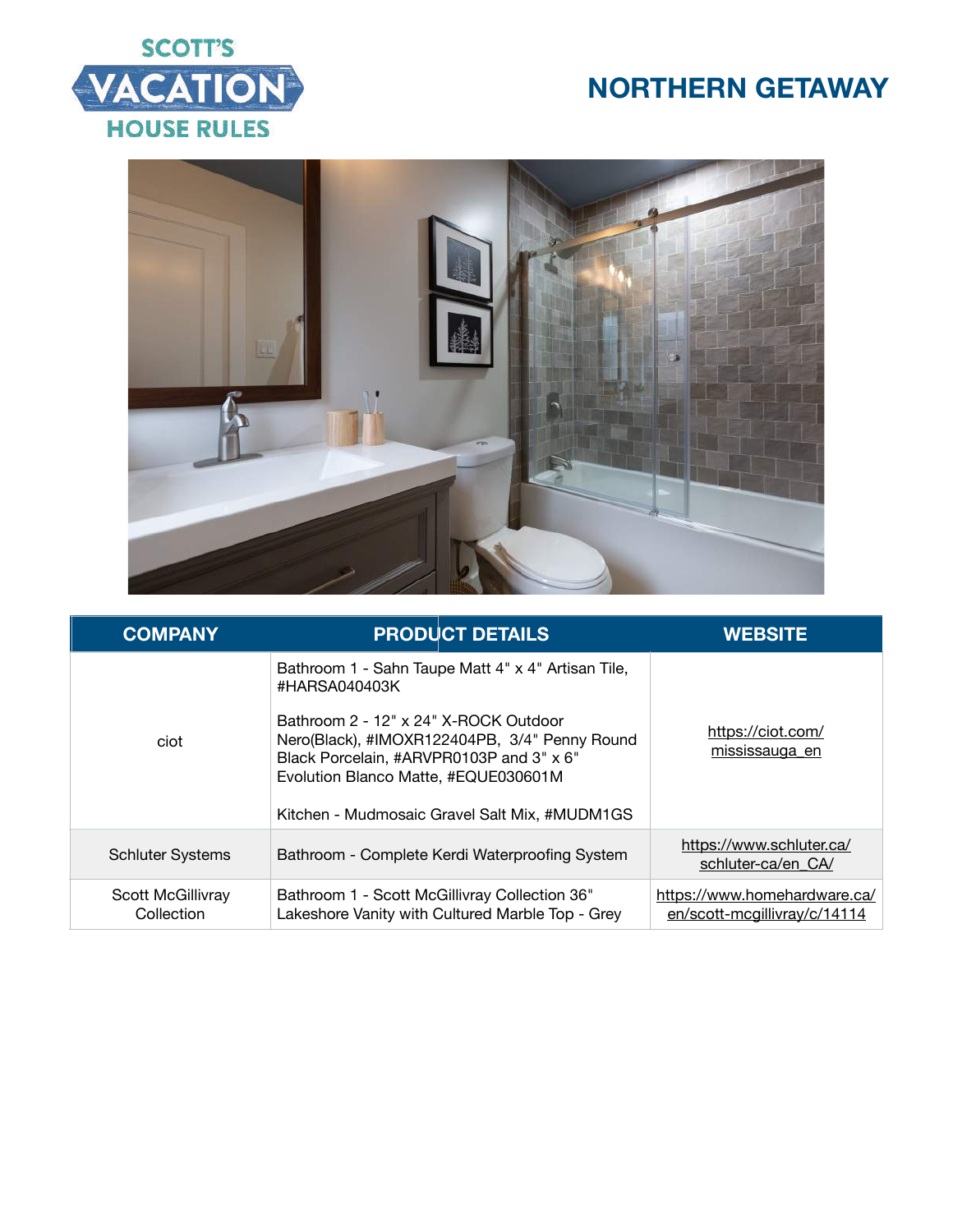



| <b>COMPANY</b>                  | <b>PRODUCT DETAILS</b>                                                                                                                                                                                                                                          | <b>WEBSITE</b>                                               |
|---------------------------------|-----------------------------------------------------------------------------------------------------------------------------------------------------------------------------------------------------------------------------------------------------------------|--------------------------------------------------------------|
| Berenson Inc.                   | Kitchen & Servery - Satin Nickel Cabinet Knob,<br>#BP36857G10, Satin Nickel Cabinet Pull Center-<br>to-Center, #BP36860G10, and Satin Nickel<br>Cabinet Pull, #BP36861G10                                                                                       | https://www.berenson.ca/                                     |
| <b>FI KAY</b>                   | Kitchen - Elkay Explore Single Hole Kitchen Faucet<br>with Pull-down Spray and Forward Only Lever<br>Handle Lustrous Steel, #LKEC2031LS and Elkay<br>Crosstown 18 Gauge Stainless Steel 31-1/2" x<br>18-1/2" x 9" Double Bowl Undermount Sink,<br>#ECTRU32179LT | https://www.elkay.com/us/<br>en.html                         |
| Latitude Countertops            | Kitchen & Servery - Vicostone Ice Lake 3cm, 1 1/4"<br>Eased Edge fabrication & install                                                                                                                                                                          | https://<br>www.latitudecountertops.com/                     |
| Scott McGillivray<br>Collection | Kitchen - Weston Pendant Light Fixture - 1 Light,<br>Matte Black, 6"                                                                                                                                                                                            | https://www.homehardware.ca/<br>en/scott-mcgillivray/c/14114 |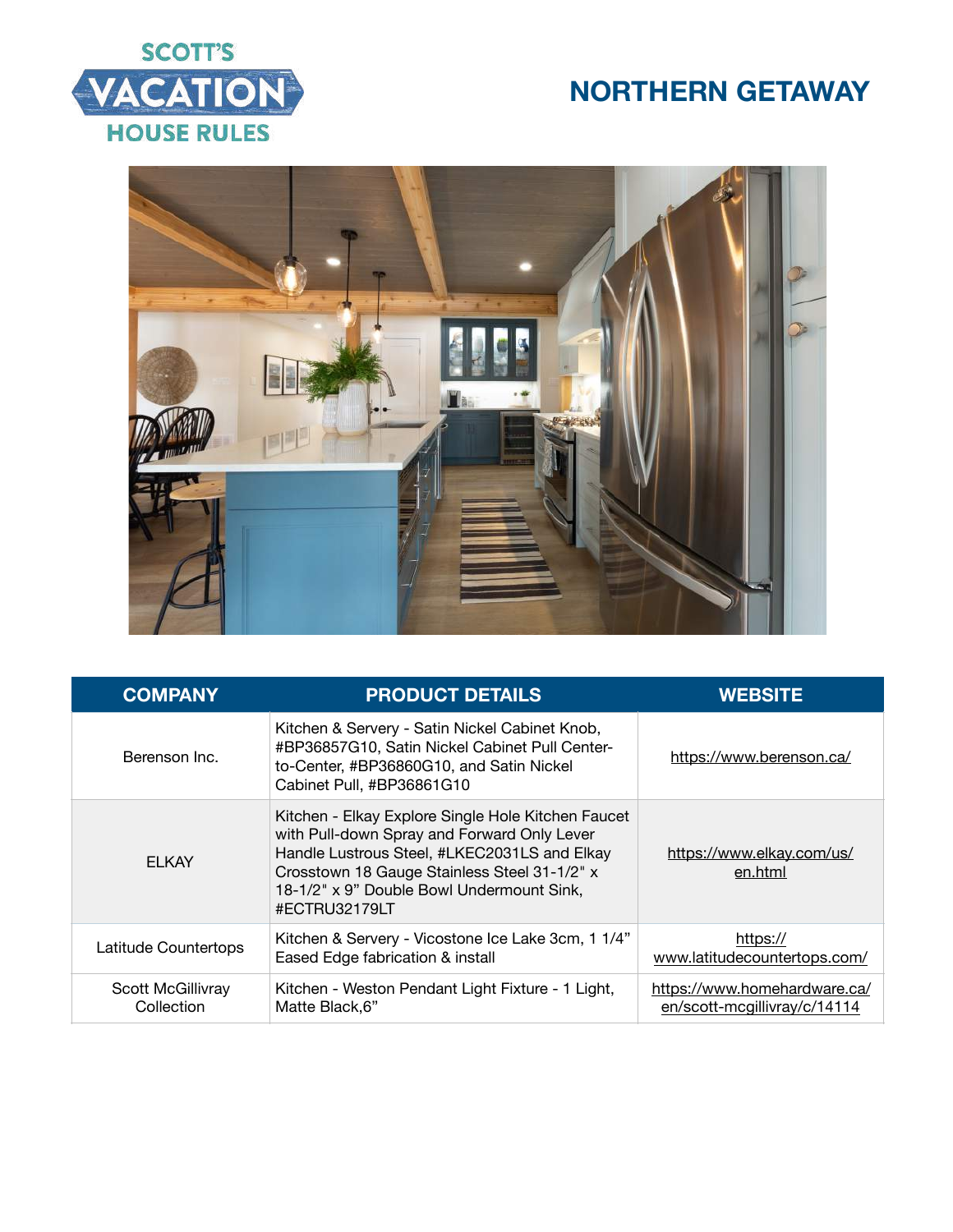



| <b>COMPANY</b>    | <b>PRODUCT DETAILS</b>                                                                                          | <b>WEBSITE</b>                              |
|-------------------|-----------------------------------------------------------------------------------------------------------------|---------------------------------------------|
| <b>Fanimation</b> | Bedrooms 1, 3 & 4 - Kute 44" Ceiling Fan with<br>Light Kit in Dark Bronze with Dark Walnut<br>Blade, #FPD8547DZ | https://fanimation.com/                     |
| Ram Board         | Throughout-Temporary Floor Protection                                                                           | https://www.ramboard.com/                   |
| Rockwool          | Throughout - Comfort Batt R14 R24 R22<br>Exterior Walls and Safe & Sound                                        | https://www.rockwool.com/north-<br>america/ |
| <b>WYNIL</b>      | Bedroom 2 - Kate Golding, Blue Jay Wallpaper                                                                    | https://wynil.com/                          |